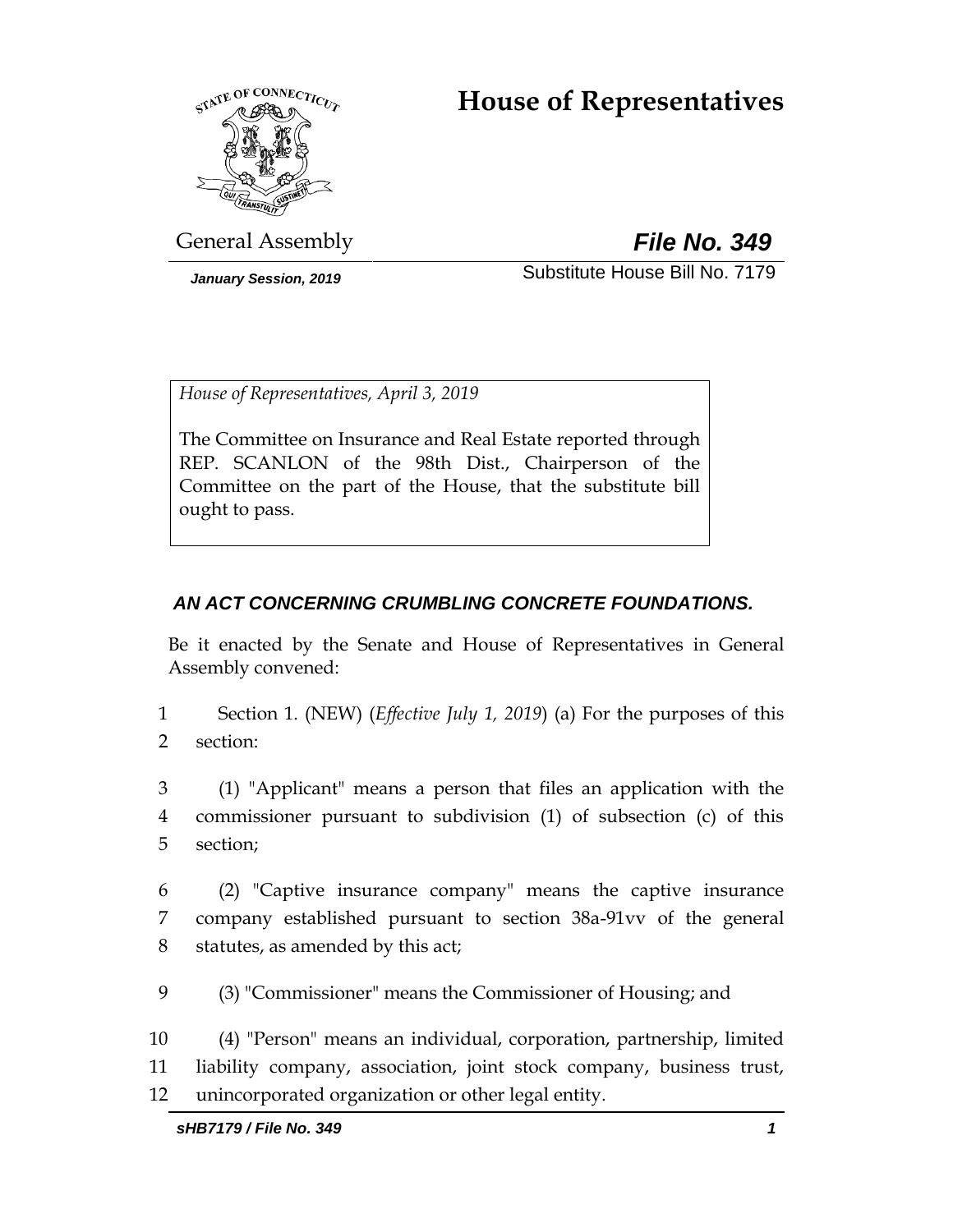(b) The commissioner shall establish, within available appropriations, a grant program to support the development of methods and technologies that reduce, by an amount that is not less than one hundred thirty-five thousand dollars, the average cost of repairing or replacing concrete foundations in this state that have deteriorated due to the presence of pyrrhotite. For the purposes of this section, the General Assembly finds and declares that the average cost of repairing or replacing such a foundation is one hundred seventy-five thousand dollars.

 (c) (1) Each person that develops a method or technology described in subsection (b) of this section and wishes to receive a grant under this section shall file an application with the commissioner that includes:

(A) Such person's name and address;

(B) A description of such method or technology;

 (C) Information sufficient to demonstrate, to the satisfaction of the captive insurance company, (i) that such method or technology will reduce the average cost of repairing or replacing concrete foundations in this state that have deteriorated due to the presence of pyrrhotite, and (ii) the amount of such reduction; and

 (D) Such additional information that the commissioner, in the commissioner's discretion and in consultation with the captive insurance company, may prescribe.

 (2) Not later than thirty days after a person files an application with the commissioner pursuant to subdivision (1) of this subsection, the commissioner shall file the application with the captive insurance company.

 (d) If the captive insurance company notifies the commissioner, pursuant to subparagraph (A) of subdivision (13) of subsection (b) of section 38a-91vv of the general statutes, as amended by this act, that an applicant is eligible to receive a grant pursuant to subsection (b) of this section, the commissioner shall, not later than thirty days after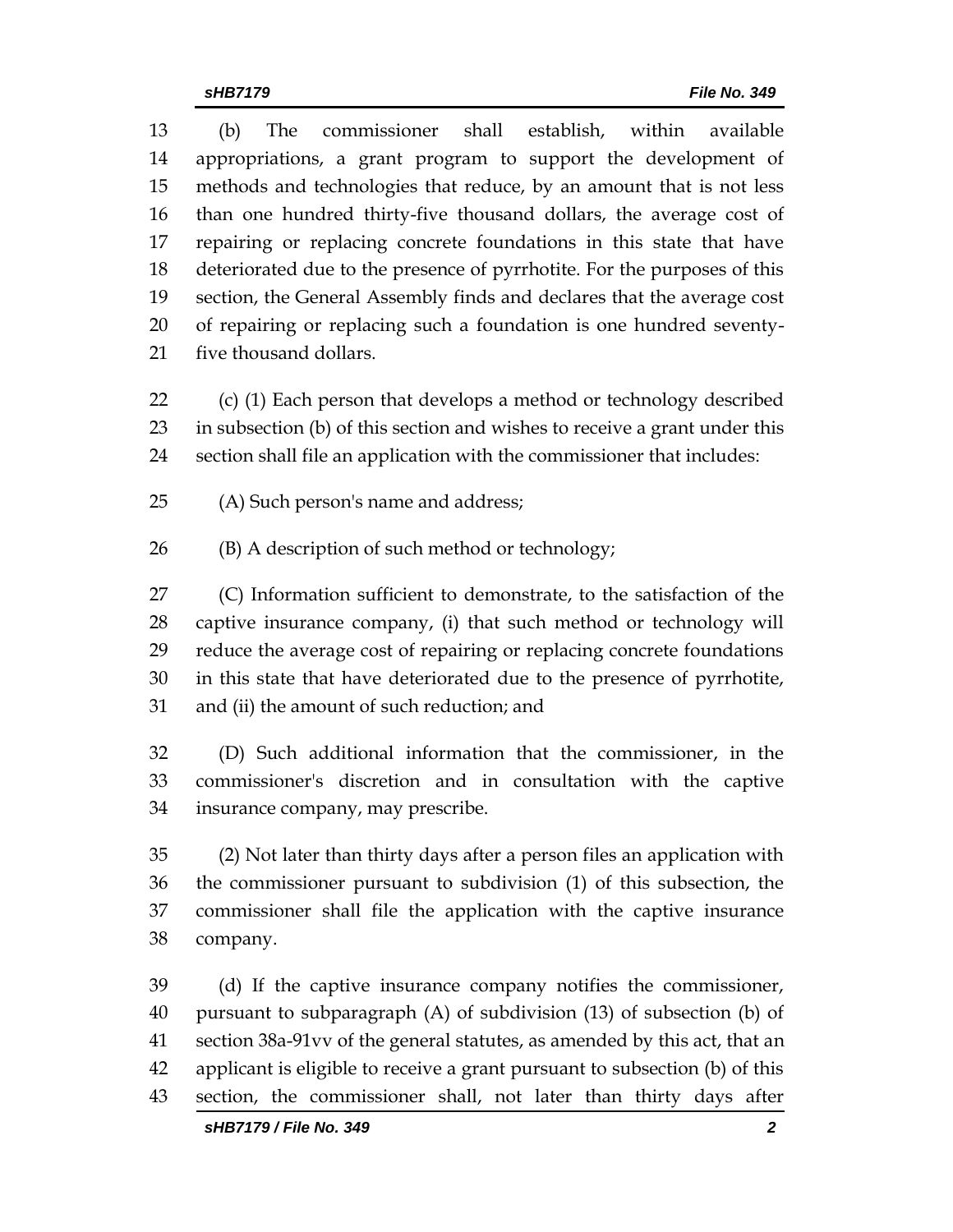receiving such notice, award a grant to such applicant in one of the following amounts:

 (1) One million dollars, if the captive insurance company determines that the method or technology described in the applicant's application will reduce the average cost of repairing or replacing concrete foundations in this state that have deteriorated due to the presence of pyrrhotite by an amount that is not less than one hundred thirty-five thousand dollars;

 (2) Two million dollars, if the captive insurance company determines that the method or technology described in the applicant's application will reduce the average cost of repairing or replacing concrete foundations in this state that have deteriorated due to the presence of pyrrhotite by an amount that is greater than one hundred thirty-five thousand dollars but less than one hundred sixty-five thousand dollars; or

 (3) Five million dollars, if the captive insurance company determines that the method or technology described in the applicant's application will reduce the average cost of repairing or replacing concrete foundations in this state that have deteriorated due to the presence of pyrrhotite by an amount that is not less than one hundred sixty-five thousand dollars.

 (e) The commissioner may adopt regulations, in accordance with chapter 54 of the general statutes, to carry out the provisions of this section.

 Sec. 2. Subsections (b) to (h), inclusive, of section 38a-91vv of the general statutes are repealed and the following is substituted in lieu thereof (*Effective July 1, 2019*):

 (b) In addition to any other requirements imposed by law applicable to captive insurance companies, the captive insurance company established pursuant to this section shall:

*sHB7179 / File No. 349 3* (1) Upon request of the joint standing committees of the General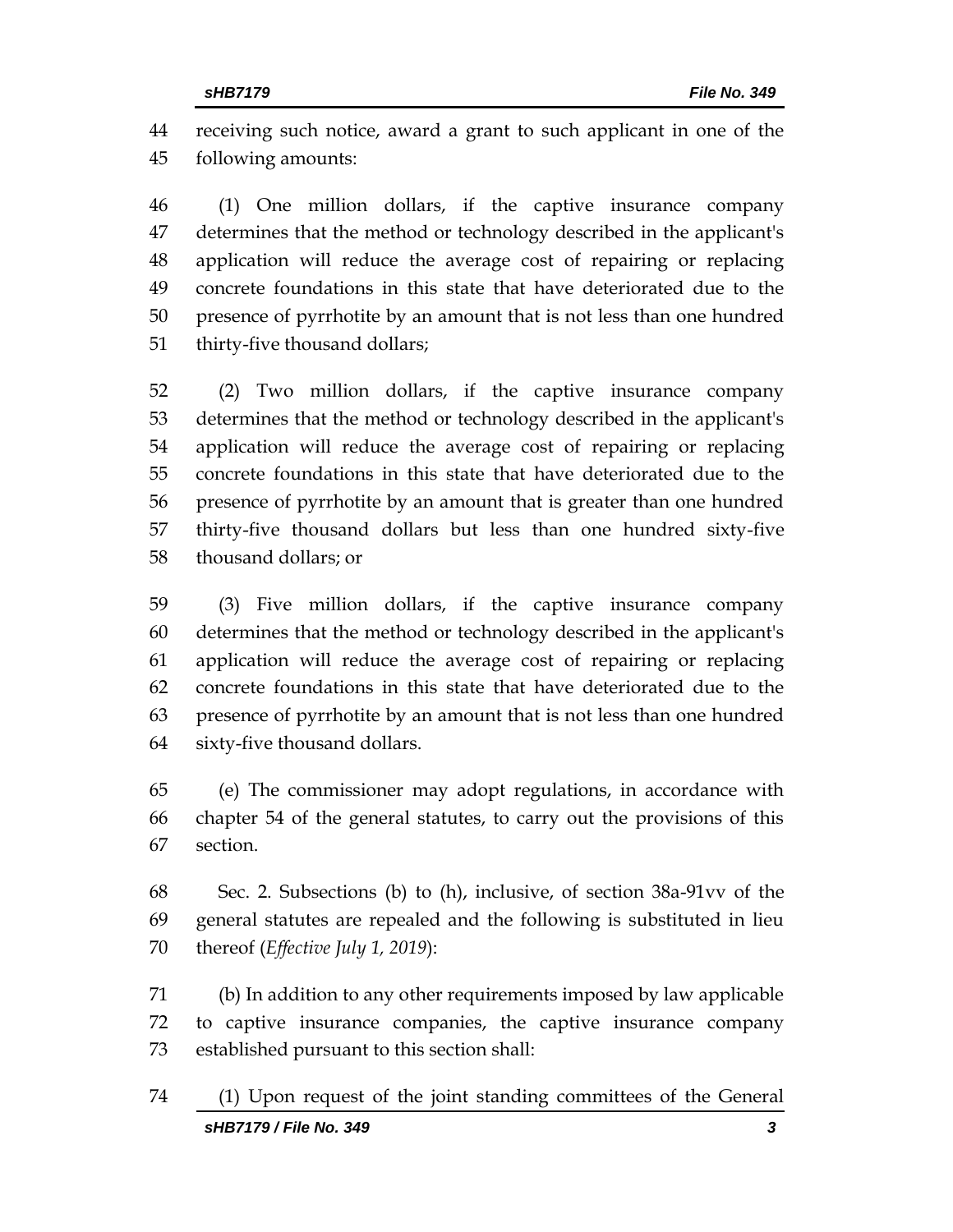Assembly having cognizance of matters relating to planning and development, public safety and housing, or the Governor, make recommendations regarding the expansion of eligibility for financial assistance pursuant to this section and modifications to improve the efficiency and operation of the captive insurance company in order to serve its public purpose;

 (2) Establish a board of directors who shall serve in a volunteer capacity. The membership of the board of directors shall include, but need not be limited to, a real estate agent or broker, two owners of residential buildings who have concrete foundations that have deteriorated due to the presence of pyrrhotite, a chief executive or such chief executive's designee of a municipality in which residential buildings with concrete foundations that have deteriorated due to the presence of pyrrhotite are located, an individual with professional investment experience and currently registered as an investment adviser pursuant to title 36b, the executive directors of the Capitol Region Council of Governments and the Eastern Region Council of Governments or such executive directors' designees and representatives from the insurance and banking industries, who shall not have professional relationships with any bank or insurance company that has a financial interest in residential buildings subject to the provisions of this section and sections 7-374b, 8-441, 8-442, 8-443, 8- 444, subparagraph (B) of subdivision (20) of subsection (a) of section 12-701 and section 29-265f. The speaker, the minority leader of the House of Representatives, the president pro tempore of the Senate and the Senate Republican president pro tempore shall each appoint a member of the General Assembly as a nonvoting, ex-officio member of the board of directors. It shall not constitute a conflict of interest for a member of the board of directors, who is the owner of a residential building which has a concrete foundation that has deteriorated due to the presence of pyrrhotite, or the spouse or dependent child of such member, to apply for or receive assistance from the captive insurance company established under this section, to repair or replace such concrete foundation, provided such member shall abstain from deliberation, action or vote by the board of directors in specific respect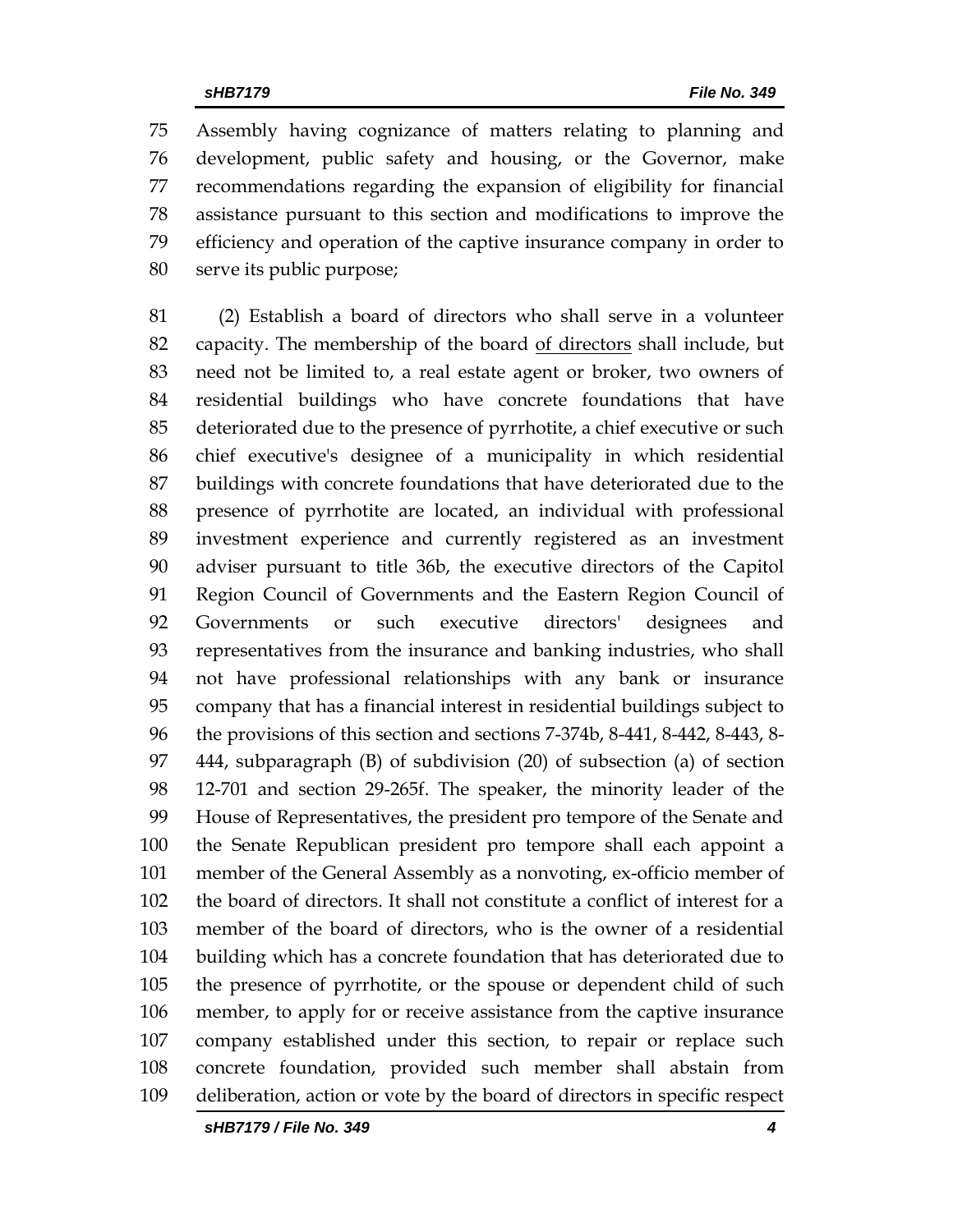to such member's application or the application of such spouse or dependent child;

 (3) Develop eligibility requirements and underwriting guidelines for financial assistance for repair or replacement of concrete foundations. Such requirements and guidelines shall, not later than thirty days prior to their adoption, amendment or modification, be published on a 116 public Internet web site maintained by the captive insurance company;

 (4) Develop in coordination with the Department of Housing, Connecticut Housing Finance Authority and participating lenders in the Collapsing Foundations Credit Enhancements Program, established pursuant to section 8-442, a single, unified application for owners of residential buildings to apply for all financial assistance available pursuant to this section and sections 8-442 and 8-443;

 (5) Provide financial assistance to such owners of residential buildings for the repair or replacement of concrete foundations that have deteriorated due to the presence of pyrrhotite, including, but not limited to, financial reimbursement to **[**homeowners**]** owners who have had such repair or replacement performed prior to October 31, 2017;

 (6) Assist such owners of residential buildings to obtain additional financing necessary to fully fund the repair or replacement of concrete foundations that have deteriorated due to the presence of pyrrhotite;

 (7) Approve contractors or other vendors for eligibility to perform foundation repairs or replacements on behalf of claimants;

 (8) Disburse such financial assistance to approved contractors or other vendors on behalf of claimants;

 (9) Ensure that the financial assistance is used solely for costs of repairing and replacing concrete foundations that have deteriorated due to the presence of pyrrhotite;

(10) Require the disclosure of the amount of all financial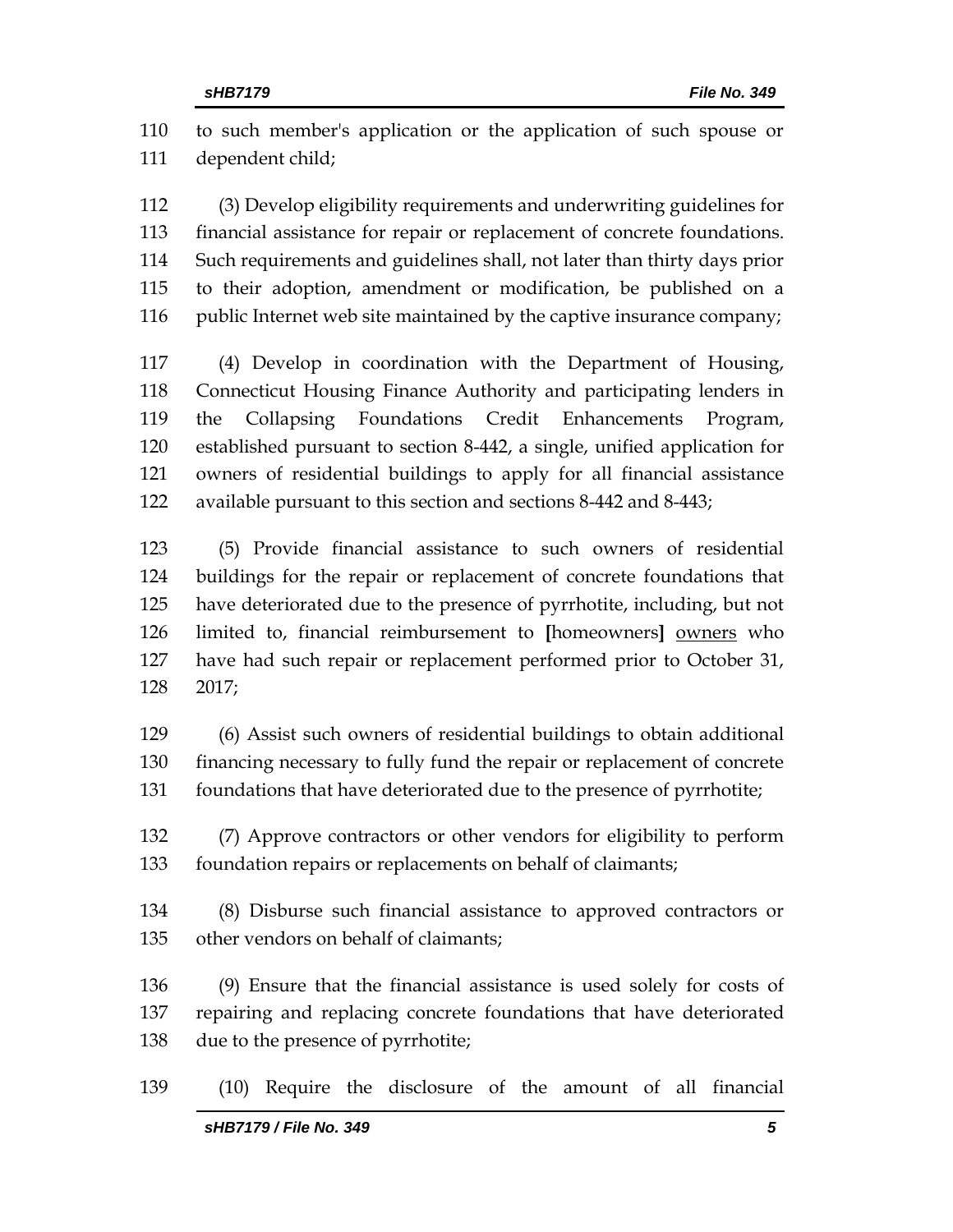compensation received by an owner of such a residential building, if any, arising out of a claim for coverage under the property coverage provisions of the personal risk insurance policy, including, but not limited to, a homeowners policy, for foundation deterioration due to the presence of pyrrhotite and ensure that such amount is considered when determining the amount of financial assistance offered to such owner;

 (11) When appropriate, apply for, qualify for and receive any federal funds made available under any federal act, for assistance to owners of residential buildings **[**and residential condominium units**]** having concrete foundations that have deteriorated due to the presence of pyrrhotite. To the extent permissible under federal law, all such federal funds shall be deposited into the Crumbling Foundations Assistance Fund established pursuant to section 8-441; **[**and**]**

 (12) Enter into agreements, as necessary, with the Connecticut Housing Finance Authority and any participating lender, as defined in section 8-442, to develop and implement additional loan programs or financial products to assist such owners to repair or replace concrete foundations that have deteriorated due to the presence of pyrrhotite, while employing terms and conditions that are preferable to the open market; **[**.**]** and

 (13) (A) Establish an innovation board within the captive insurance company that consists of volunteer members. The membership of the innovation board shall include, but need not be limited to, an attorney who is a member of the bar of this state with experience in intellectual property law, a chemist, an individual with experience in the construction industry, a licensed professional engineer who is a structural engineer, a materials scientist, an individual with experience 168 in the technology industry and a venture capitalist. The board of directors of the captive insurance company shall appoint the members of the innovation board and each member of the innovation board shall have one vote on such innovation board. The innovation board shall, on behalf of the captive insurance company, (i) review each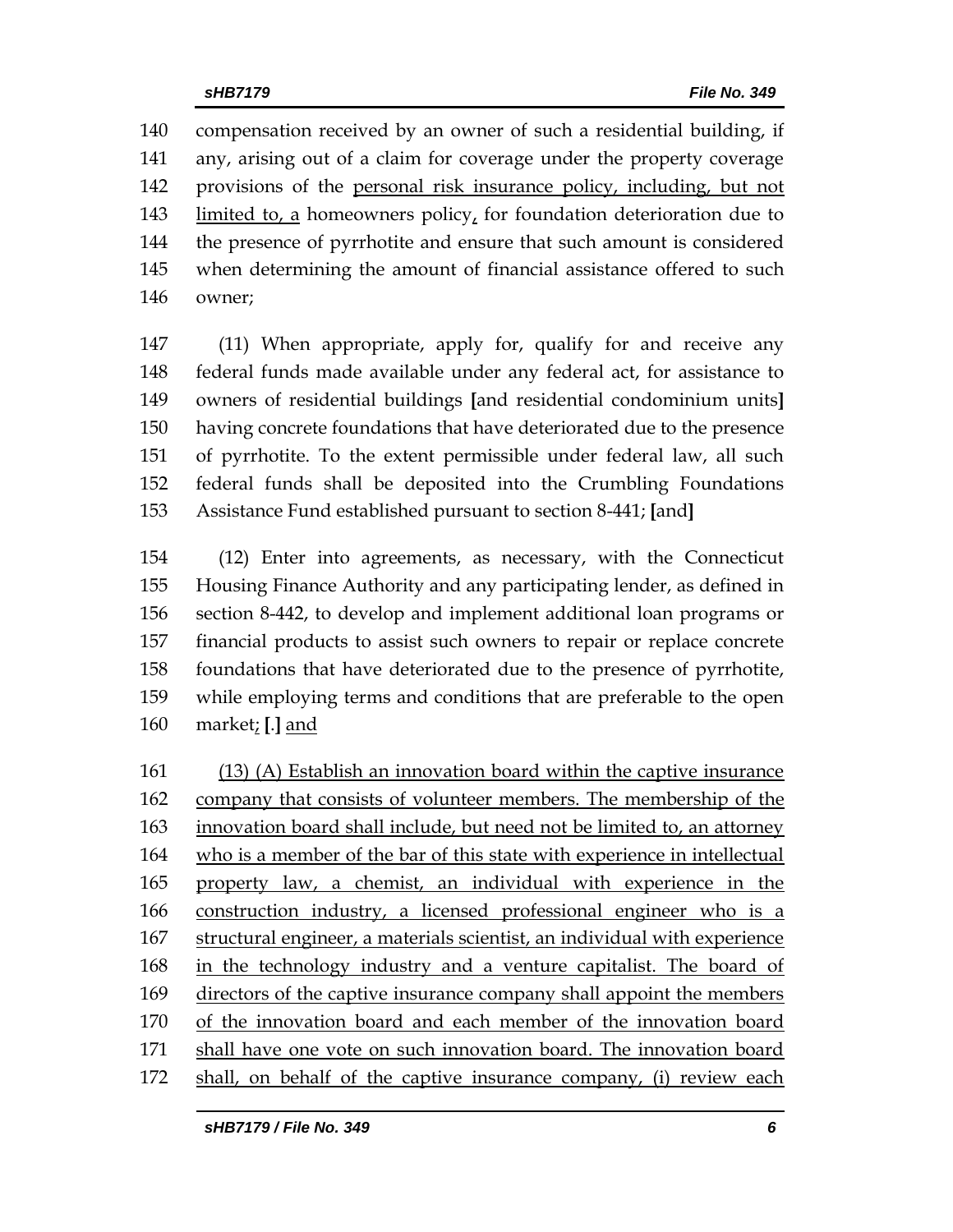application filed by the Commissioner of Housing with the captive insurance company pursuant to subdivision (2) of subsection (c) of section 1 of this act, (ii) determine, by a majority of the members of such board voting, (I) whether the person who filed such application is eligible for a grant pursuant to said section, and (II) if the method or technology described in such application will reduce the average cost of repairing or replacing concrete foundations in this state that have deteriorated due to the presence of pyrrhotite by an amount that is not less than one hundred thirty-five thousand dollars, greater than one hundred thirty-five thousand dollars but less than one hundred sixty- five thousand dollars or not less than one hundred sixty-five thousand dollars, and (iii) notify the commissioner, not later than thirty days after the innovation board received such application, of such determination.

 (B) No member of the innovation board established pursuant to subparagraph (A) of this subdivision shall participate in any deliberations concerning, vote on or otherwise take any action with respect to an application filed with the innovation board pursuant to subdivision (2) of subsection (c) of section 1 of this act if such member, or a spouse or dependent child of such member, has a pecuniary interest in the person who filed such application.

 (c) Except as provided in subsection (d) of this section, such captive insurance company shall not be considered a state agency for purposes of any provision of the general statutes, and shall not be considered to perform a governmental function for purposes of chapter 14. Such captive insurance company may, subject to the provisions of this section, do all things necessary and desirable in its discretion to accomplish its purposes, including hiring employees and contracting for administrative or operational services, and entering into agreements with the Connecticut Housing Finance Authority created pursuant to section 8-244 and any participating lender, as defined in section 8-442, to develop and implement additional loan programs or financial products that will assist owners of residential buildings to repair or replace concrete foundations that have deteriorated due to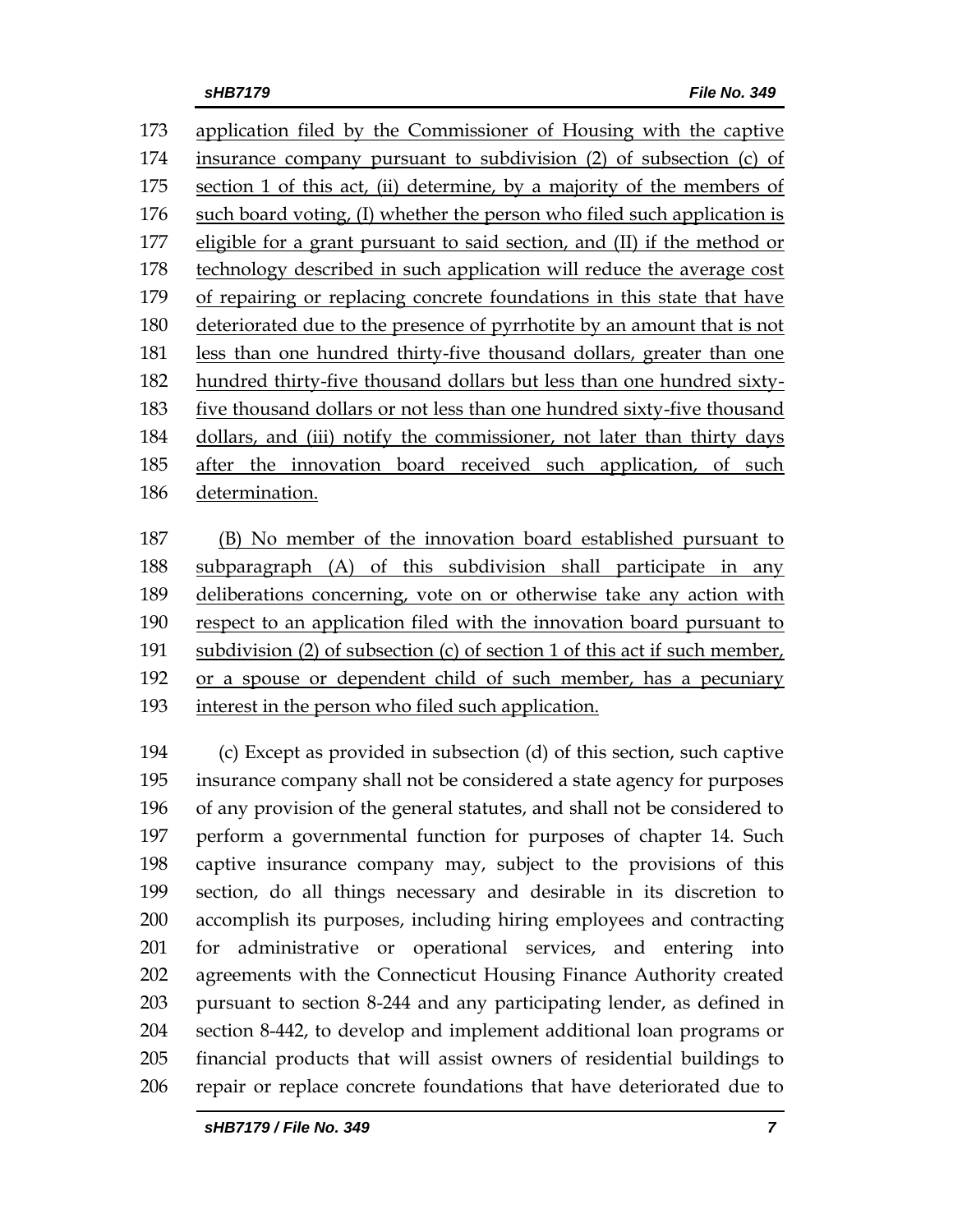the presence of pyrrhotite on terms and conditions that are preferable to the open market. Not more than ten per cent of all moneys allocated or made available to the captive insurance company in any calendar year shall be used for administrative or operational costs.

 (d) Employees and agents of the captive insurance company shall not be deemed state employees, except that employees and directors shall be subject to the provisions of sections 1-84, 1-84a, 1-84b, 1-85 and 1-86. Any agent, consultant or contractor of the captive insurance company shall be subject to the provisions of sections 1-86e and 1- 101nn. The Office of State Ethics shall have the authority to enforce the provisions of this subsection.

 (e) Notwithstanding sections 38a-11 and 38a-91bb, the captive insurance company shall not be required to pay a license fee for the first year of licensure or a renewal fee for any year thereafter, as set forth in said sections.

 (f) In addition to any report required to be filed by not-for-profit entities generally under regulations of the Internal Revenue Service, the captive insurance company shall submit quarterly reports to the joint standing committees of the General Assembly having cognizance of matters relating to insurance, finance, planning and development, housing and public safety on its operation and financial condition. Such quarterly reports shall include, but need not be limited to, information concerning: (1) Moneys allocated or made available to it pursuant to this section, (2) total financial assistance and financial assistance, by town, provided to owners of such residential buildings pursuant to this section, (3) administrative and operational expenditures, (4) the total number and number, by town, of applications for assistance received during the quarter and to date, (5) the total number and number, by town, of applications for assistance granted during the quarter and to date, (6) the average time to process applications, and (7) the total number and number, by town, of applications pending and amount of such claims.

*sHB7179 / File No. 349 8* (g) The joint standing committees of the General Assembly having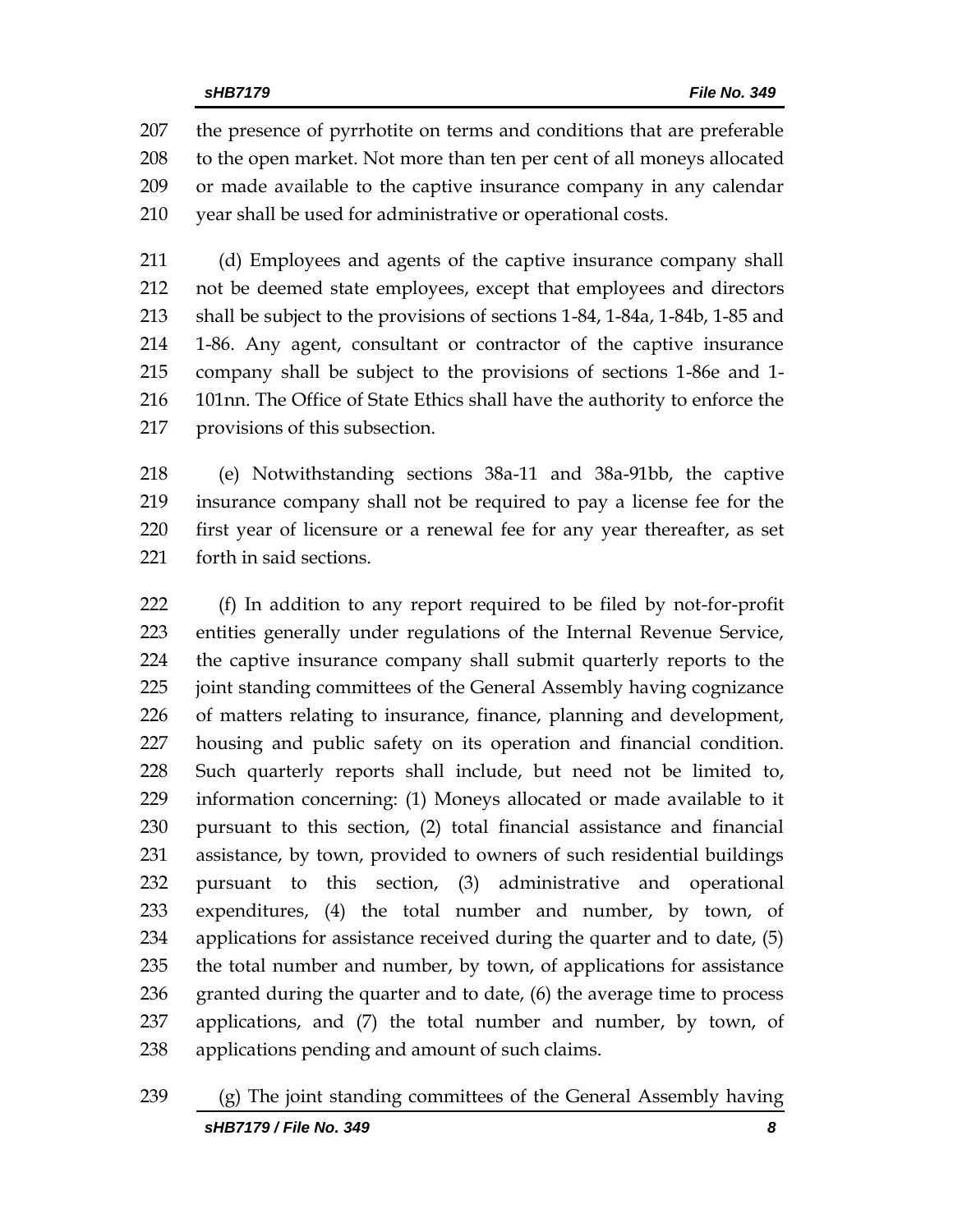cognizance of matters relating to insurance, finance, planning and development, housing and public safety shall, not less than annually, hold a joint public hearing on the operation and financial condition of the captive insurance company.

 (h) **[**A**]** Except for an application filed with the innovation board 245 established pursuant to subdivision (13) of subsection (b) of this section, a decision on an application for assistance pursuant to this section shall be made in writing and provided to the **[**homeowner**]** owner and shall include the information relied upon and the basis for such decision, including the relevant eligibility and underwriting criteria. An owner of such a residential building may request a review of any decision by the captive insurance company relating to such **[**homeowner**]** owner not later than thirty days after the decision. A final determination on such a request for review shall be made in writing and provided to the **[**homeowner**]** owner not later than thirty days after receipt of the **[**homeowner's**]** owner's request, unless an extension is agreed to by the **[**homeowner**]** owner. The final determination shall be subject to approval by the board of directors. There shall be no right to appeal such final determination.

 Sec. 3. Section 8-440 of the general statutes is repealed and the following is substituted in lieu thereof (*Effective July 1, 2019*):

 For purposes of sections 7-374b, sections 8-441 to 8-444, inclusive, and sections 12-701, 29-265f and 38a-91vv, as amended by this act, "residential building" means **[**a one-family, two-family, three-family or four-family dwelling including, but not limited to, a condominium unit or dwelling in a planned unit development**]** (1) a single-family or multifamily residential dwelling, including, but not limited to, (A) a 267 residential unit in a condominium, as such terms are defined or used in section 47-68a, and (B) a unit that is used for residential purposes and located in a common interest community, as such terms are defined in section 47-202, and (2) a building containing one or more of the residential dwellings described in subdivision (1) of this section.

*sHB7179 / File No. 349 9* Sec. 4. Section 38a-331 of the general statutes is repealed and the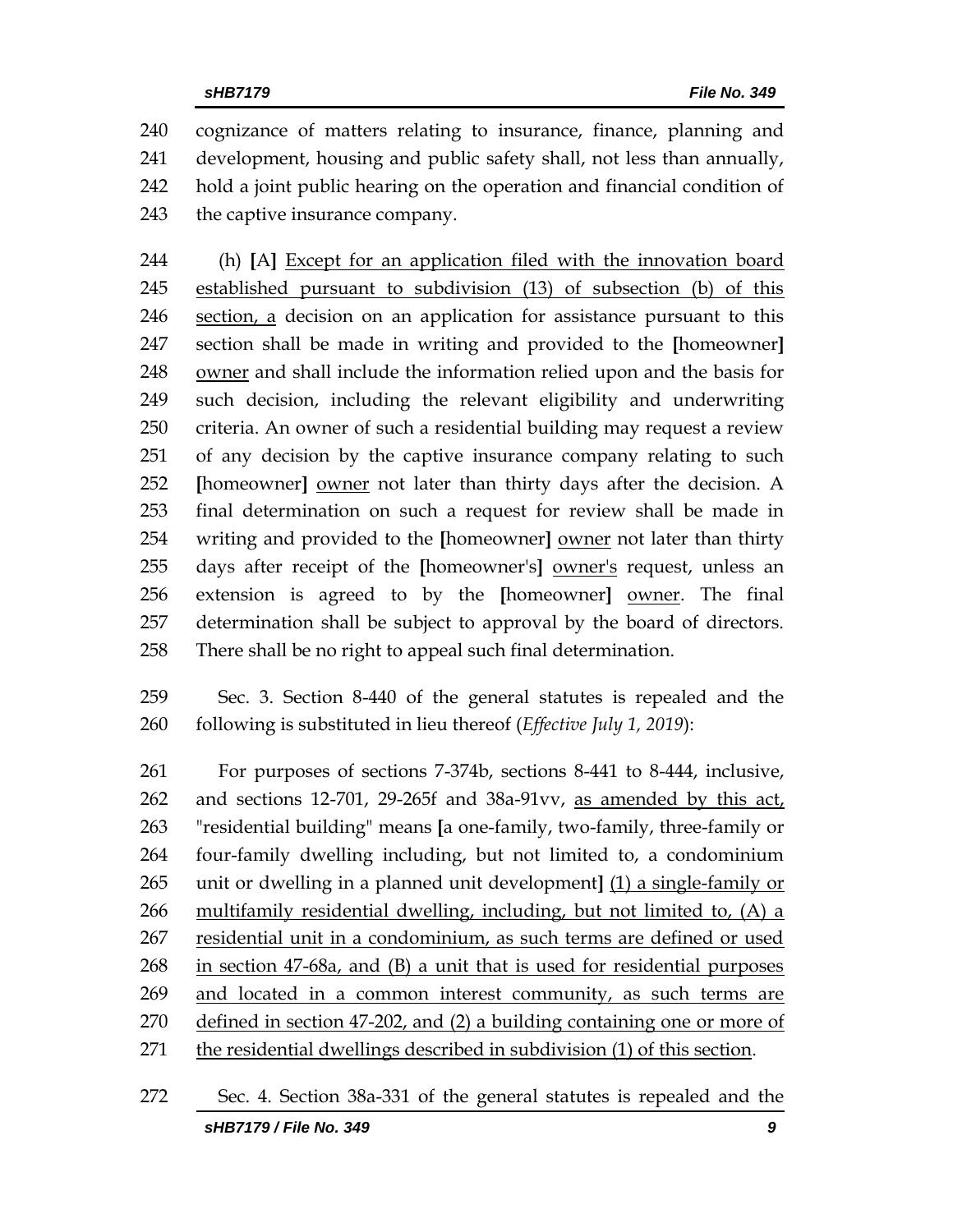| 273 | following is substituted in lieu thereof (Effective from passage):       |
|-----|--------------------------------------------------------------------------|
| 274 | (a) $(1)$ [Beginning on January 1, 2019, until December 31, 2029, there  |
| 275 | shall be imposed a surcharge at the rate of twelve dollars on the named  |
| 276 | insured under each policy of homeowners insurance delivered, issued      |
| 277 | for delivery, renewed, amended or endorsed on or after January 1,        |
| 278 | 2019, for a personal risk insurance policy on owned dwellings with       |
| 279 | four or fewer units or on condominiums.] There is imposed a twelve-      |
| 280 | dollar surcharge on the issuance or renewal of each insurance policy     |
| 281 | providing:                                                               |
| 282 | (A) Personal risk insurance coverage for an owned dwelling in this       |
| 283 | state with four or fewer units, except for a mobile home;                |
| 284 | (B) Coverage for an individual unit in this state that is part of a      |
| 285 | condominium, as such terms are defined in section 47-68a; or             |
| 286 | (C) Coverage for an individual unit in this state that is part of a      |
| 287 | common interest community and exclusively used for residential           |
| 288 | purposes, as such terms are defined in section 47-202.                   |
| 289 | (2) The surcharge imposed under this subsection shall be assessed        |
| 290 | on insurance policies issued or renewed during the period beginning      |
| 291 | on January 1, 2019, and ending on December 31, 2029. Such surcharge      |
| 292 | is not premium and shall not be considered premium for any purpose.      |
| 293 | (b) Payment of the surcharge imposed under subsection (a) of this        |
| 294 | section shall be the obligation of the person that is first listed as an |
| 295 | insured under the policy, provided collection and remittance of such     |
| 296 | surcharge may be effected in such manner as the insurer, insured and     |
| 297 | any mortgagee may reasonably determine. Such surcharge is payable        |
| 298 | in full upon commencement or renewal of coverage, and no portion of      |
| 299 | such surcharge shall be reimbursed, whether on policy cancellation or    |
| 300 | otherwise.                                                               |
| 301 | $[(b)]$ (c) (1) Acting on behalf of, and as a collection agent of the    |
| 302 | Healthy Homes Fund established pursuant to section 8-446, as             |

303 amended by this act, each admitted and nonadmitted insurer, or one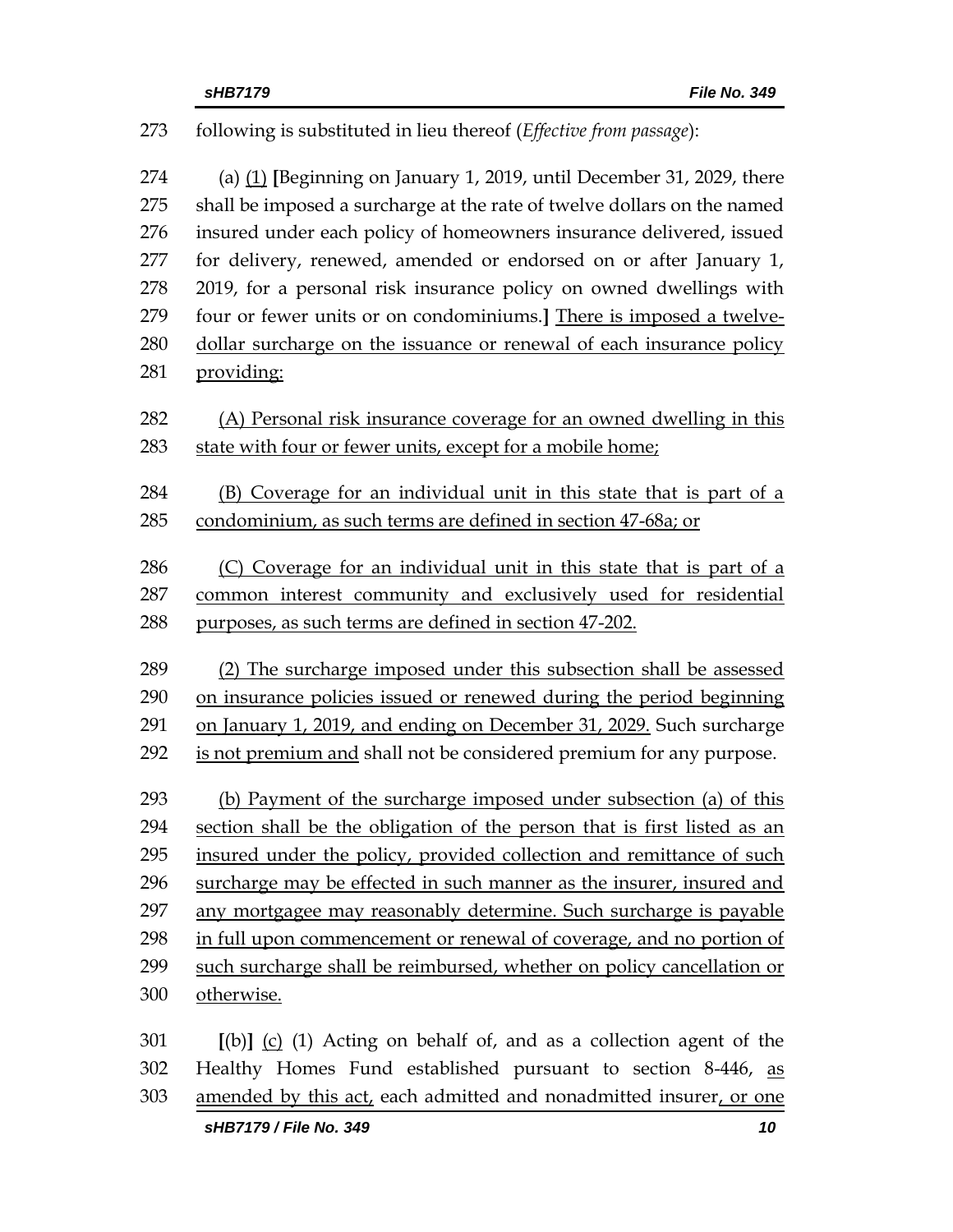or more surplus lines brokers licensed pursuant to section 38a-794 procuring from a nonadmitted insurer an insurance policy providing coverage of a type described in subdivision (1) of subsection (a) of this section, shall remit to the Insurance Commissioner, not later than the thirtieth day of April annually, all surcharges imposed under subsection (a) of this section on the named insured that were collected during the calendar year next preceding. **[**for each such policy delivered, issued or renewed before January first of the then current calendar year.**]** Each such remittance shall include documentation, in the form and manner prescribed by the commissioner, to substantiate the total surcharge amount being remitted by such **[**insurer or licensee**]** admitted or nonadmitted insurer or surplus lines broker.

 (2) All such remittances under subdivision (1) of this subsection, except for the amount of remittances equal to the cost of funding an administrative officer position at the Insurance Department to facilitate the surcharge collection, shall be deposited in the Healthy Homes Fund established in section 8-446, as amended by this act. Not later than thirty days after such deposit in the Healthy Homes Fund, eighty- five per cent of such deposits shall be transferred to the Crumbling Foundations Assistance Fund established in section 8-441.

 (3) The surcharge imposed **[**pursuant to**]** under subsection (a) of this section shall constitute a special purpose assessment for the purposes of section 12-211.

 **[**(c)**]** (d) The commissioner may adopt regulations, in accordance with chapter 54, to implement the provisions of this section.

 Sec. 5. Subsection (b) of section 8-446 of the general statutes is repealed and the following is substituted in lieu thereof (*Effective from passage*):

 (b) The Department of Housing shall notify the Department of Public Health not later than thirty days after the deposit of remittances in the Healthy Homes Fund pursuant to subdivision (2) of subsection **[**(b)**]** (c) of section 38a-331, as amended by this act. Not later than thirty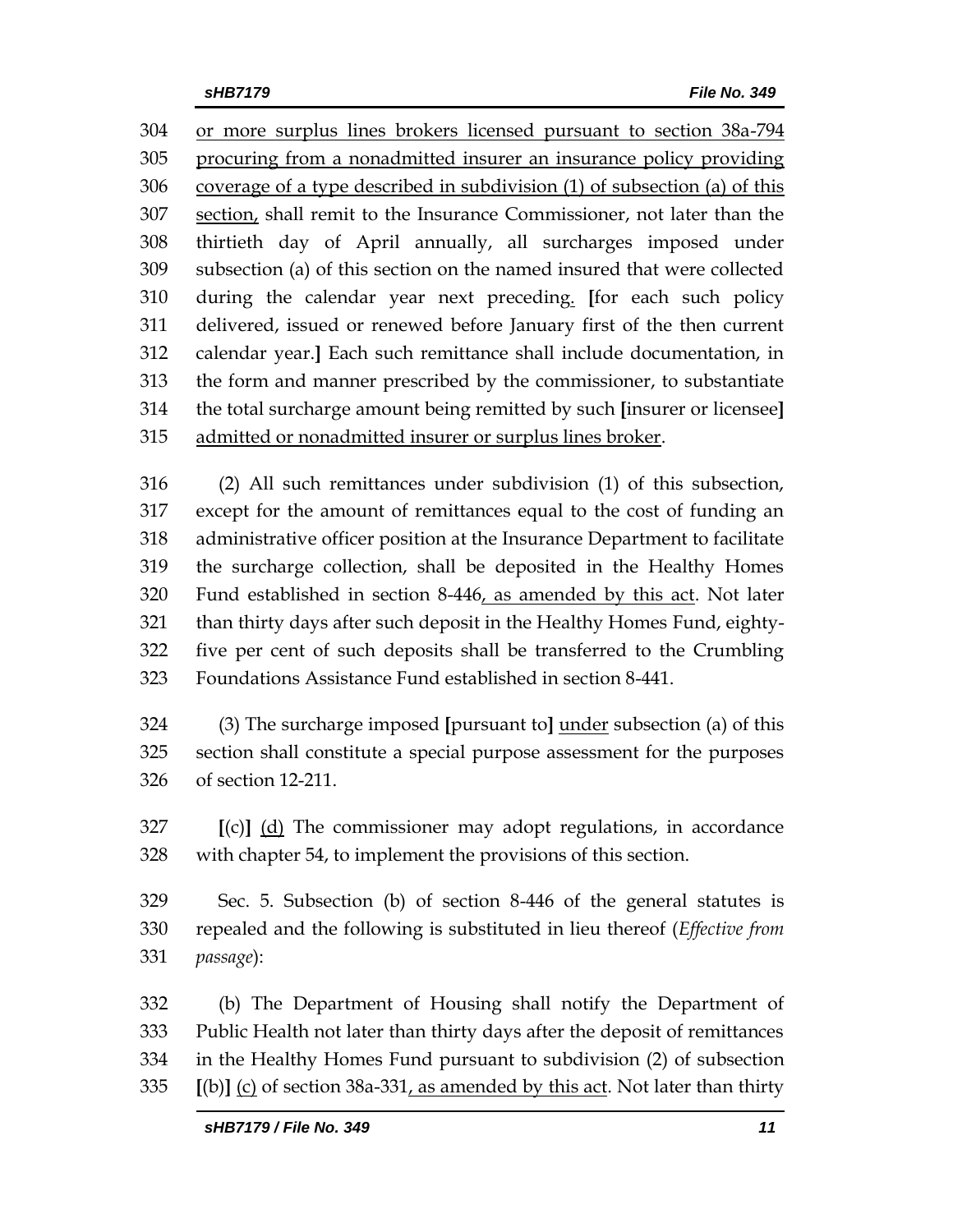days after the deposit of remittances pursuant to subdivision (2) of subsection **[**(b)**]** (c) of section 38a-331, as amended by this act, the Department of Public Health shall notify each municipal health department in the state annually regarding funds available pursuant to the Healthy Homes Fund established pursuant to subsection (a) of this 341 section.

 Sec. 6. (*Effective July 1, 2019*) The sum of eight million dollars is appropriated to the Department of Housing, from the General Fund, for the fiscal year ending June 30, 2020, to fund grants awarded by the Commissioner of Housing as part of the grant program established pursuant to section 1 of this act.

| This act shall take effect as follows and shall amend the following |              |                      |  |  |  |  |  |
|---------------------------------------------------------------------|--------------|----------------------|--|--|--|--|--|
| sections:                                                           |              |                      |  |  |  |  |  |
|                                                                     |              |                      |  |  |  |  |  |
| Section 1                                                           | July 1, 2019 | New section          |  |  |  |  |  |
| Sec. 2                                                              | July 1, 2019 | $38a-91vv(b)$ to (h) |  |  |  |  |  |
| Sec. 3                                                              | July 1, 2019 | 8-440                |  |  |  |  |  |
| Sec. 4                                                              | from passage | 38a-331              |  |  |  |  |  |
| Sec. 5                                                              | from passage | $8-446(b)$           |  |  |  |  |  |
| Sec. 6                                                              | July 1, 2019 | New section          |  |  |  |  |  |

### *Statement of Legislative Commissioners:*

In Section  $5(b)$ , "(b)" was bracketed and "(c)" was inserted after the closing bracket to conform with the changes being made in Section 4.

*INS Joint Favorable Subst.*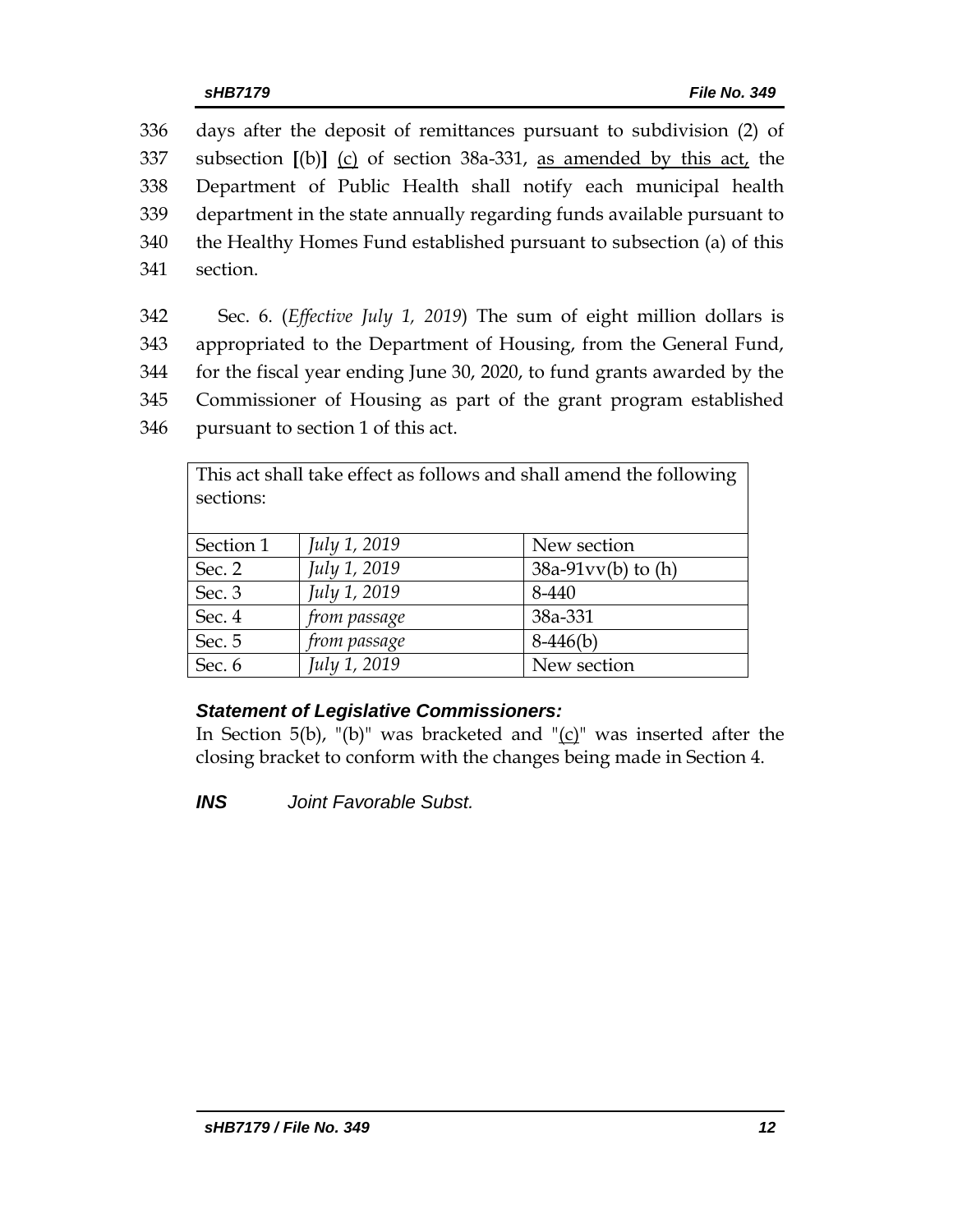*The following Fiscal Impact Statement and Bill Analysis are prepared for the benefit of the members of the General Assembly, solely for purposes of information, summarization and explanation and do not represent the intent of the General Assembly or either chamber thereof for any purpose. In general, fiscal impacts are based upon a variety of informational sources, including the analyst's professional knowledge. Whenever applicable, agency data is consulted as part of the analysis, however final products do not necessarily reflect an assessment from any specific department.*

#### *OFA Fiscal Note*

#### *State Impact:*

| <b>Agency Affected</b> | <b>Fund-Effect</b> | FY 20 \$             | FY 21 \$ |
|------------------------|--------------------|----------------------|----------|
| Department of Housing  | GF - Cost          | Up to $8$<br>million | None     |

Note: GF=General Fund

#### *Municipal Impact:* See below

#### *Explanation*

The bill results in the section-specific impacts described below.

**Sections 1, 2, and 5** result in a General Fund cost of up to \$8 million in FY 20 to fund a grant program to incentivize the development of cost-reducing innovations for fixing crumbling foundations. <sup>1</sup> The program requires a volunteer board, established by the bill, at the Connecticut Foundations Solutions Indemnity Company (CFSIC)<sup>2</sup> to assess applications and then direct the Department of Housing to make grants to eligible applicants. Since the bill provides appropriations for the program only in FY 20, any unspent funds will lapse on June 30, 2020.

**Section 3** expands the definition of "residential building" for several statutes related to crumbling foundations, with no expected

 $\overline{a}$ 

<sup>&</sup>lt;sup>1</sup> "Crumbling foundations" is used herein to refer to concrete foundations that have deteriorated due to the presence of pyrrhotite.

<sup>2</sup> Established pursuant to PA 17-2, CFSIC is the captive insurance company that distributes state funds from the Crumbling Foundations Assistance Fund. The state funds include G.O. bonds and a share of the revenue from the Healthy Homes surcharge.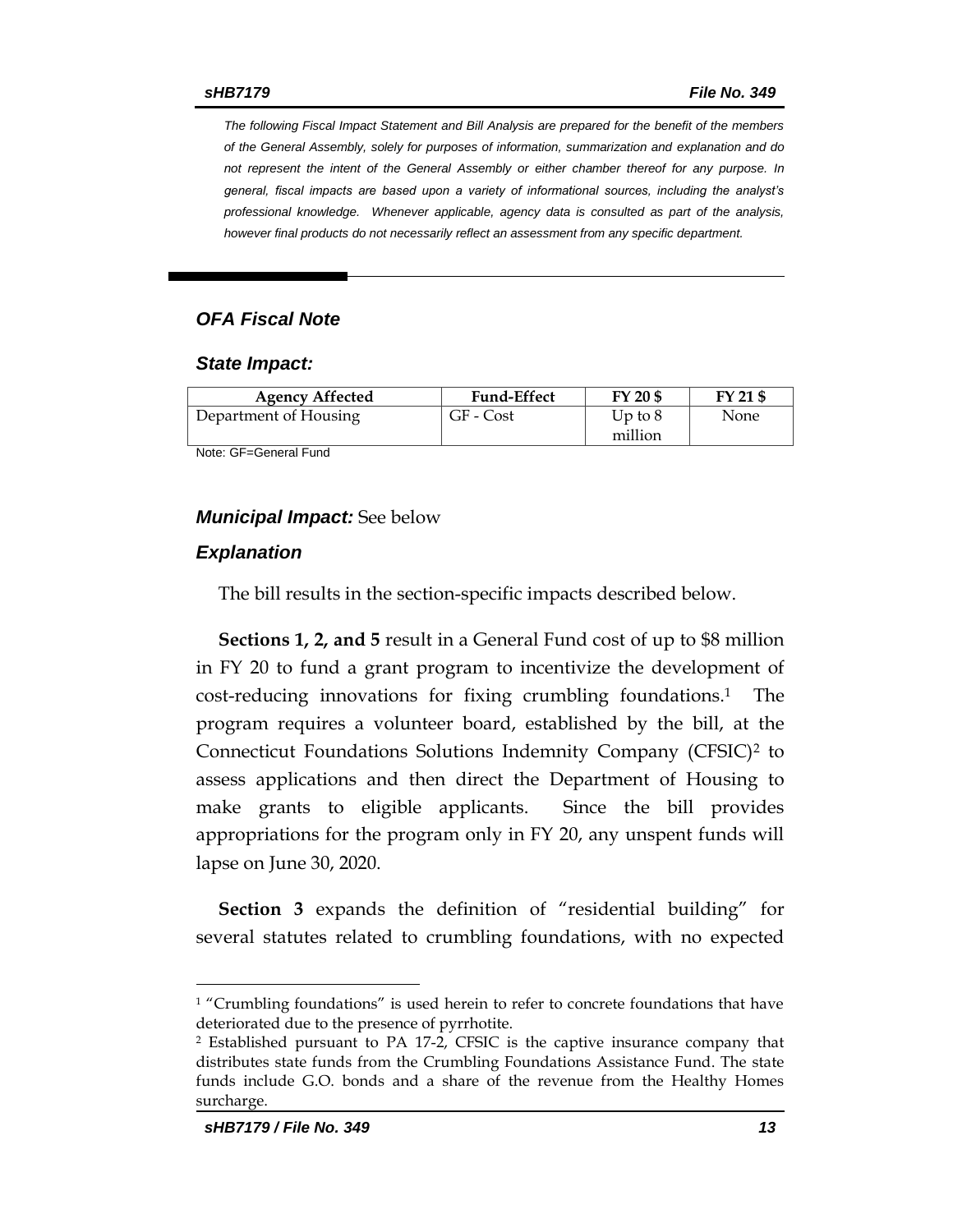fiscal impact to the state. The change increases the number of property owners eligible for financial assistance from CFSIC but not the total amount of funds. To the extent that the expanded eligibility accelerates the rate of bond expenditures, debt service repayment will be similarly accelerated; however, current eligibility for the program is already projected to exceed available funds, so a noticeable acceleration of debt service is unlikely. There is no fiscal impact from extending the income tax deduction for financial assistance received from CFSIC to include the buildings made eligible for such assistance under the bill.

**Section 3**, also, by expanding the definition of "residential building" 1) allows municipalities to use their own bond funding to finance the rehabilitation of a greater number of buildings with crumbling foundations and 2) allows more property owners with crumbling foundations access to various sources of financing for building rehabilitation.3 A municipality that chooses to authorize additional bond funding as a result of the bill will experience an increase in annual debt service costs. To the extent that the bill results in more property owners repairing or replacing crumbing foundations, the bill precludes a grand list reduction that may otherwise result as these homes lose value.

**Section 4** makes modifications to the Healthy Homes surcharge<sup>4</sup> that are not anticipated to materially alter the amount of revenue collected each year by the Insurance Department to be deposited into the Healthy Homes Fund.

#### *The Out Years*

 $\overline{a}$ 

The annualized ongoing fiscal impact identified above would continue into the future subject to municipal bonding activity and the number of newly eligible property owners that access assistance.

<sup>3</sup> Sources include the finite amount of CFSIC funds, bond-financed assistance from a municipality, and loans from the Collapsing Foundations Credit Enhancement Program when it becomes operational <sup>4</sup> Originally established by PA 18-160

*sHB7179 / File No. 349 14*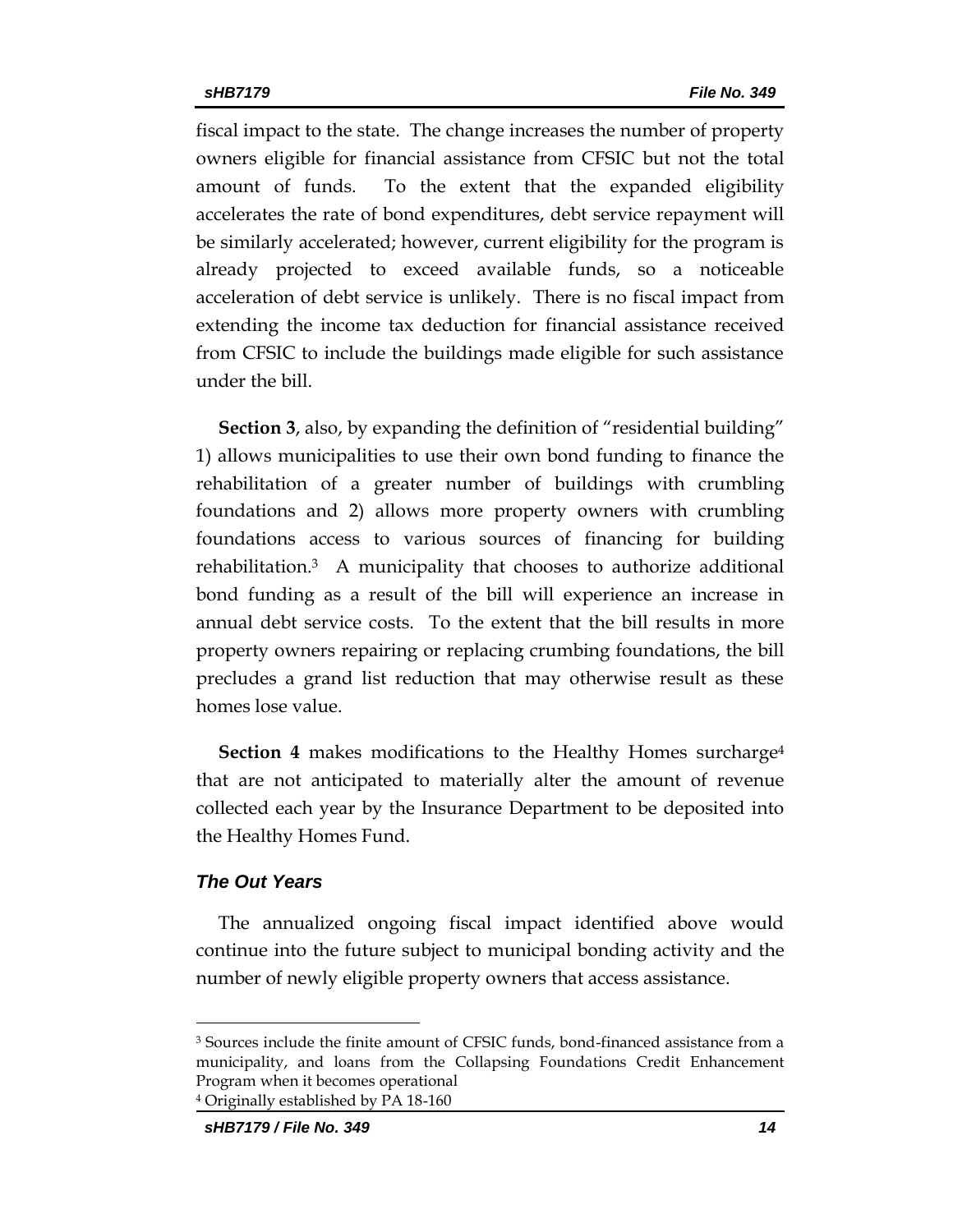*Sources: Connecticut Insurance Department*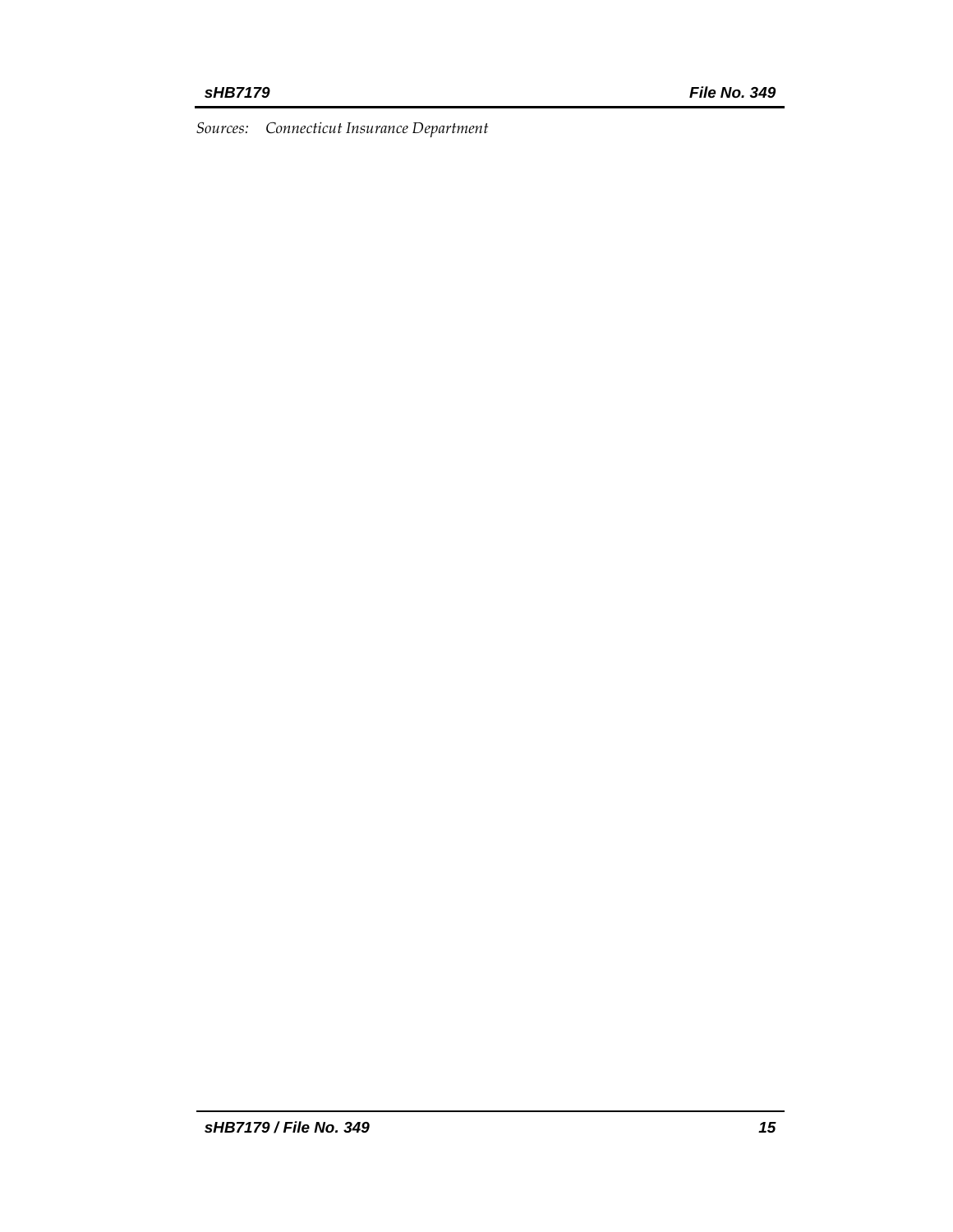# **OLR Bill Analysis sHB 7179**

### *AN ACT CONCERNING CRUMBLING CONCRETE FOUNDATIONS.*

### **SUMMARY**

This bill changes the definition of "residential building" to include, among other things, buildings containing more than four condominium units. This change makes more buildings and building owners eligible for several assistance programs to support repairing or replacing concrete foundations that are crumbling due to the presence of pyrrhotite (i.e., crumbling foundations). It correspondingly expands a concrete seller disclosure requirement and certain municipal bonding authorities, and makes conforming changes to income tax and other statutes.

The bill also establishes, within available appropriations, a concrete foundation replacement technology grant program to support ways to reduce the cost of repairing or replacing crumbling concrete foundations. The bill (1) appropriates \$8 million from the General Fund in FY 20 for these grants and (2) requires the Connecticut Foundations Solutions Indemnity Company (CFSIC) to assess and approve grant applications.

The bill makes changes to the \$12 Healthy Homes Fund insurance surcharge, including by (1) changing when and on whom the surcharge is assessed and (2) requiring surplus lines brokers to collect and remit the surcharge on applicable policies.

The bill also makes minor and conforming changes.

EFFECTIVE DATE: July 1, 2019, except for the Healthy Homes Fund surcharge and conforming provisions that are effective upon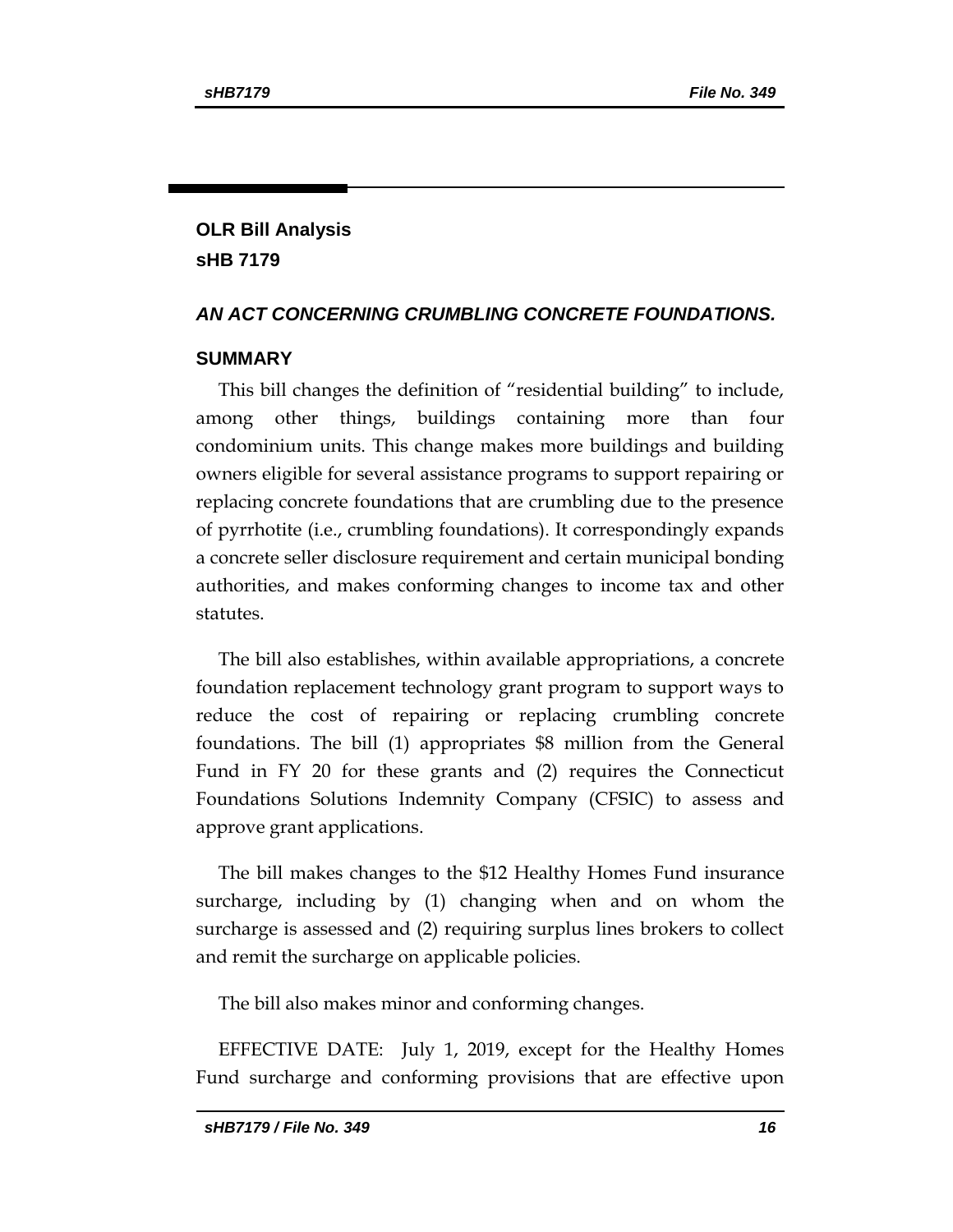passage.

# **§ 1, 2 & 5 — CONCRETE FOUNDATION REPLACEMENT TECHNOLOGY GRANT PROGRAM**

#### *Grant Program*

The bill requires the housing commissioner to establish a grant program that supports the development of methods and technologies to reduce the average cost of repairing or replacing pyrrhotite damaged foundations in Connecticut by at least \$135,000. The bill specifies that the current average foundation repair or replacement cost is \$175,000 (i.e., the grant program supports ways to reduce the average cost to \$40,000).

The bill authorizes the housing commissioner to adopt implementing regulations.

#### *Application Process*

Under the bill, any person that develops a method or technology to reduce the repair or replacement costs described above may apply to the Department of Housing on an application that includes:

- 1. the applicant's name and address;
- 2. a description of the method or technology, including information sufficient to demonstrate to CFSIC that it will reduce the average repair and replacement cost and by how much; and
- 3. any additional information that the commissioner, at his discretion and in consultation with CFSIC, requires.

Within 30 days of receiving an application, the commissioner must file it with CFSIC.

#### *Application Assessment*

The bill requires CFSIC to establish a volunteer innovation board to review and approve grant applications. The board members must include (1) an attorney admitted in Connecticut with intellectual property law experience, (2) a chemist, (3) an individual with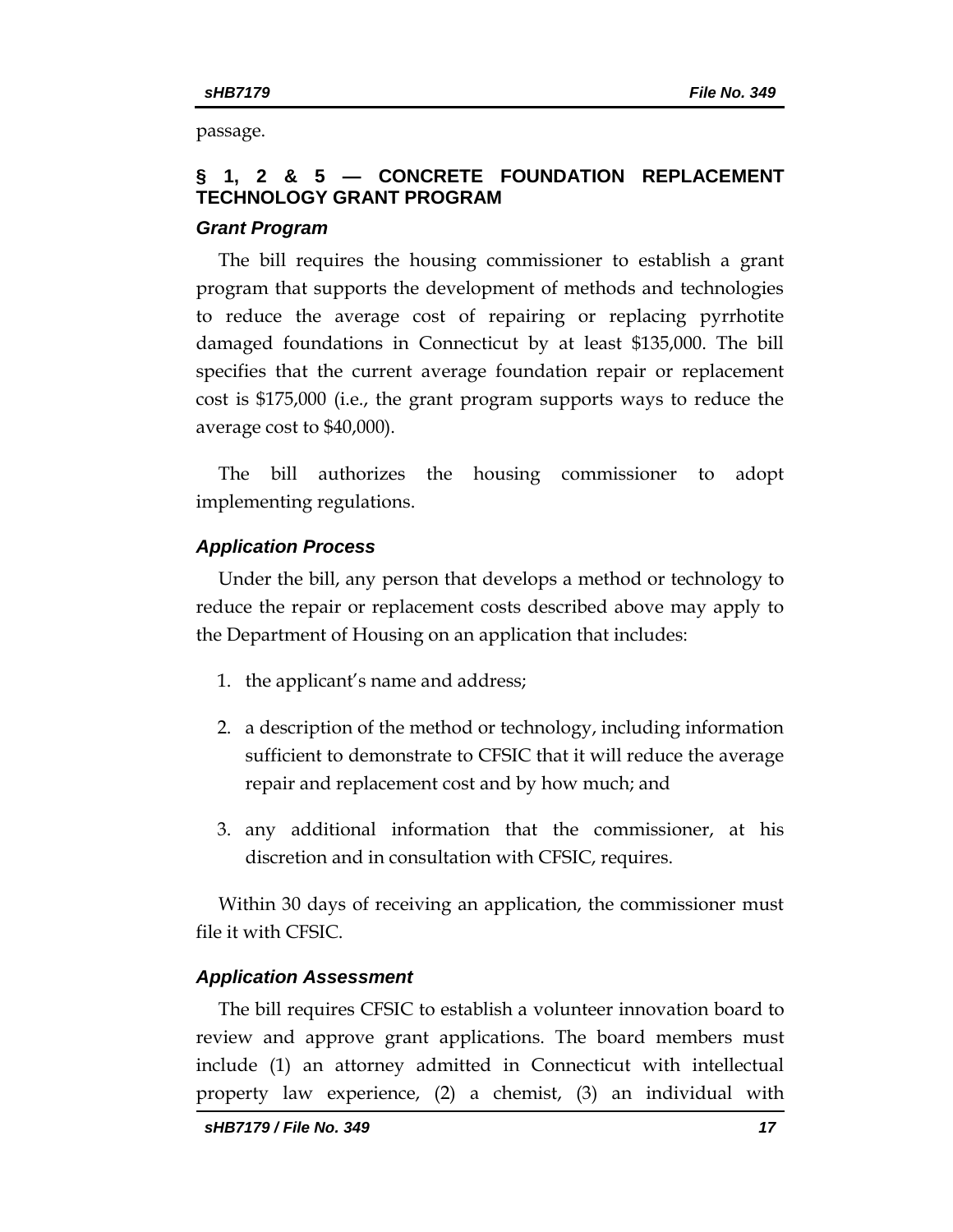construction industry experience, (4) a licensed professional structural engineer, (5) a materials scientist, (6) an individual with experience in the technology industry, and (7) a venture capitalist. Under the bill, CFSIC's board of directors appoint the innovation board members. Each innovation board member has one vote.

The board must, on CFSIC's behalf, review each grant application filed by the commissioner and determine by a majority vote:

- 1. whether the applicant is eligible for a grant; and
- 2. if the applicant's method or technology will reduce the average repair or replacement cost of crumbling concrete foundations by at least \$135,000, between \$135,000 and up to \$165,000, or by more than \$165,000.

The board must notify the commissioner of its decision within 30 days of receiving the application.

The bill prohibits a board member from participating in a vote if the member, or his or her spouse or dependent, has a financial interest in the applicant.

#### *Approval Process and Award Amounts*

If CFSIC notifies the commissioner that an applicant is eligible to receive a grant, she must award a grant within 30 days of:

- 1. \$1 million, if CFSIC determines the applicant's method or technology will reduce the average repair and replacement cost by at least \$135,000; and
- 2. \$2 million if CFSIC determines it can reduce costs by \$135,000 to up to \$165,000; and
- 3. \$5 million if CFSIC determines it can reduce costs by at least \$165,000.

### **§ 3 — RESIDENTIAL BUILDING DEFINITION**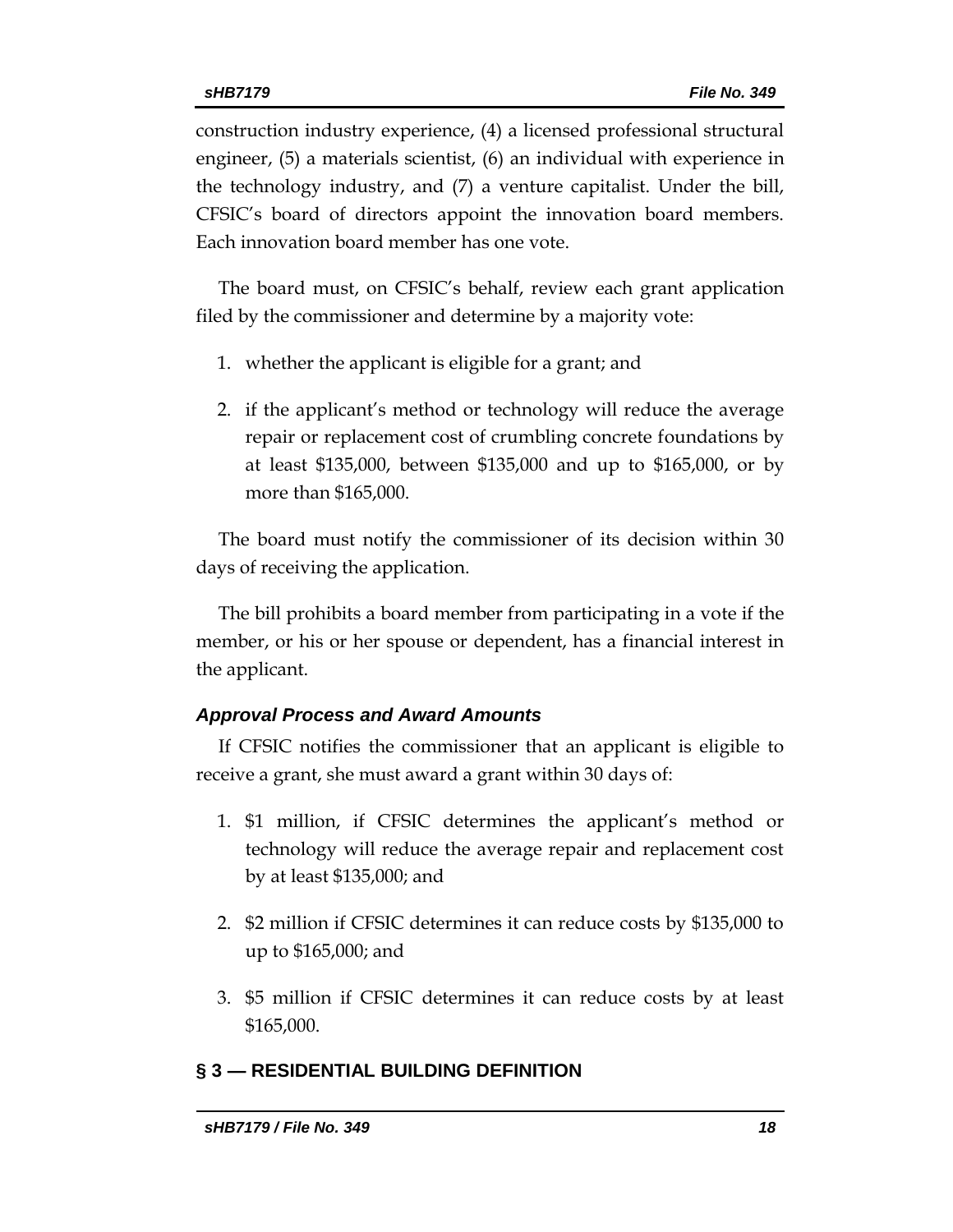This bill broadens the definition of "residential building" to mean a:

- 1. single- or multi-family residential units, including a condominium unit or unit in a common interest community; or
- 2. building containing one or more of the units described above.

Under current law, a residential building is a one- to four-family home, including a condominium or planned unit development. The changes also apply to:

- 1. the CFSIC's eligibility statutes, thus making more homeowners eligible for CFSIC grants;
- 2. the Crumbling Foundations Assistance Fund statutes, which make more homeowners eligible for Collapsing Foundations Credit Enhancement Program loans and help from the special homeowner advocate;
- 3. disclosure requirements for sellers of concrete;
- 4. certain municipal bonding statutes, including those related to abating deleterious conditions on property suffering from pyrrhotite damage; and
- 5. certain income tax provisions related to crumbling concrete assistance.

# **§ 4 — \$12 HEALTHY HOMES SURCHARGE**

The Healthy Homes surcharge is a \$12 surcharge imposed on certain homeowners insurance policies. By law, 85% of the amount collected is deposited into the Crumbling Foundations Assistance Fund, which CFSIC uses to assist homeowners with crumbling foundations. The bill changes (1) on whom the surcharge is imposed, (2) when it is imposed, and (3) the types of policies that are subject to the surcharge.

Under current law, the surcharge is imposed on the policy's named insured (which in practice can be more than one individual). Under the